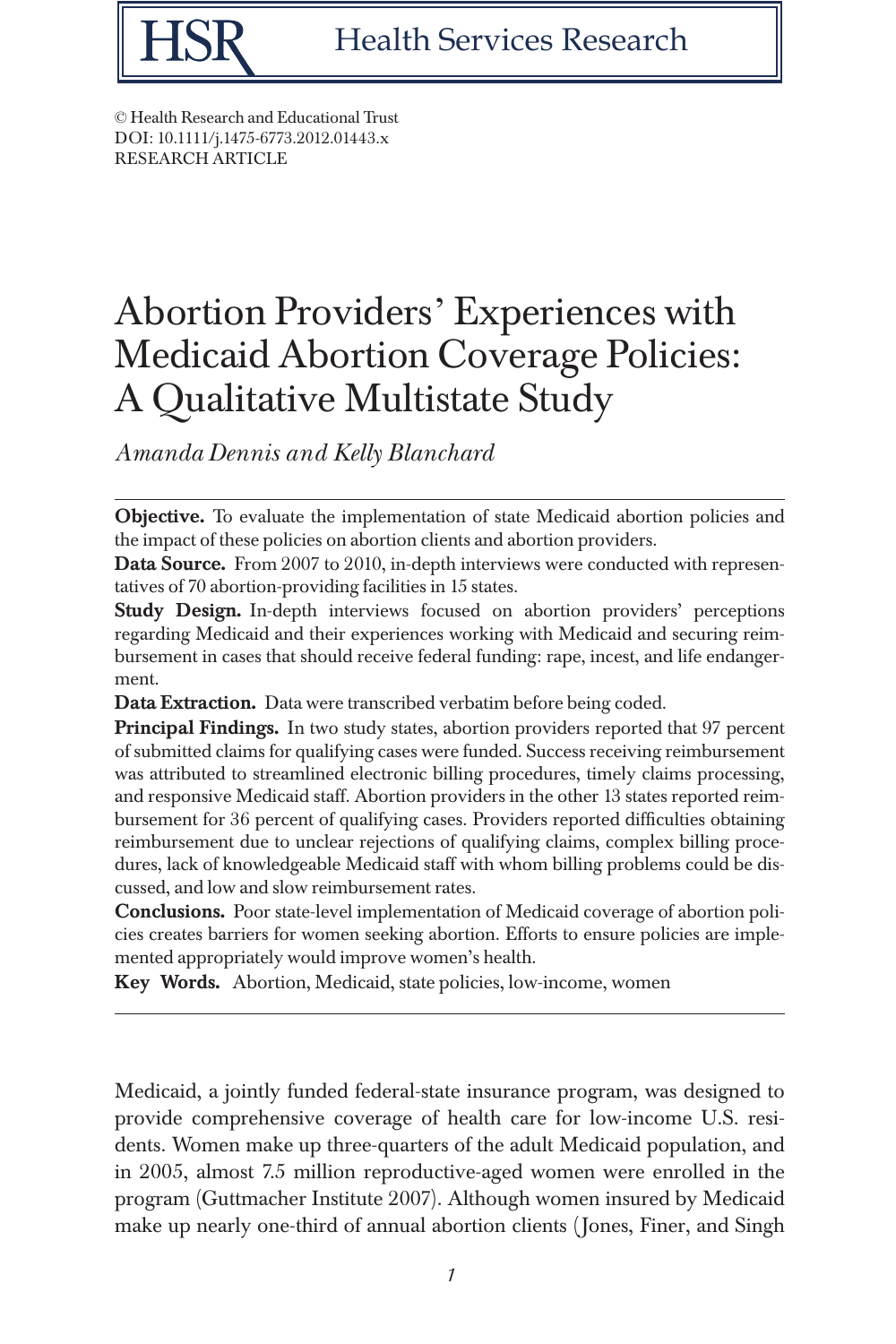2010), federal and state policies limit their ability to use their insurance for abortion.

The Hyde Amendment, which prohibits the use of federal funds for abortion, was passed in 1976 and has been re-approved every year since. Currently, federal funds can only be used to cover abortion when the pregnancy is a result of rape or incest, or threatens the life of the woman (hereafter referred to as Hyde-qualifying cases). Thirty-two states and the District of Columbia follow the federal example and restrict the use of Medicaid funds to Hyde-qualifying cases. South Dakota, in direct violation of federal law, only covers abortion when a woman's life is endangered. Seventeen states use their own funds to cover all or most abortions (Guttmacher Institute 2011a).

Little is known about how Medicaid abortion coverage policies are realized in practice or influence service delivery. We compared abortion providers' experiences securing Medicaid reimbursement in states with policies that limit abortion coverage to Hyde-qualifying cases to states with policies indicating broad coverage of abortion. We then investigated how the daily workings of these policies impacted abortion providers and women.

# MATERIALS AND METHODS

We recruited abortion providers in 10 states that restrict Medicaid funding for abortion to Hyde-qualifying cases (Florida, Idaho, Iowa, Kansas, Kentucky, Maine, Pennsylvania, Rhode Island, Wisconsin, and Wyoming) and in five states where policy indicates that Medicaid funding should be broadly available for abortion in all or most cases (Arizona, Illinois, Maryland, New York, and Oregon). We purposively selected states for geographic diversity, and variation in the number of facilities that provide abortion and the number of publicly funded abortions reported in each state. Within states, we purposively selected for diversity in facility size and type (abortion clinic, hospital, nonspecialized clinic, or private physician's office).

We mailed introductory letters to all known facilities in selected study states and followed up with a phone invitation to participate in an in-depth telephone interview. Because of the sample's diversity of facility structures, we

Address correspondence to Amanda Dennis, MBE, DrPH, Ibis Reproductive Health, Cambridge, MA 02138, e-mail: adennis@ibisreproductivehealth.org. Kelly Blanchard, M.Sc., is with Ibis Reproductive Health, Cambridge, MA.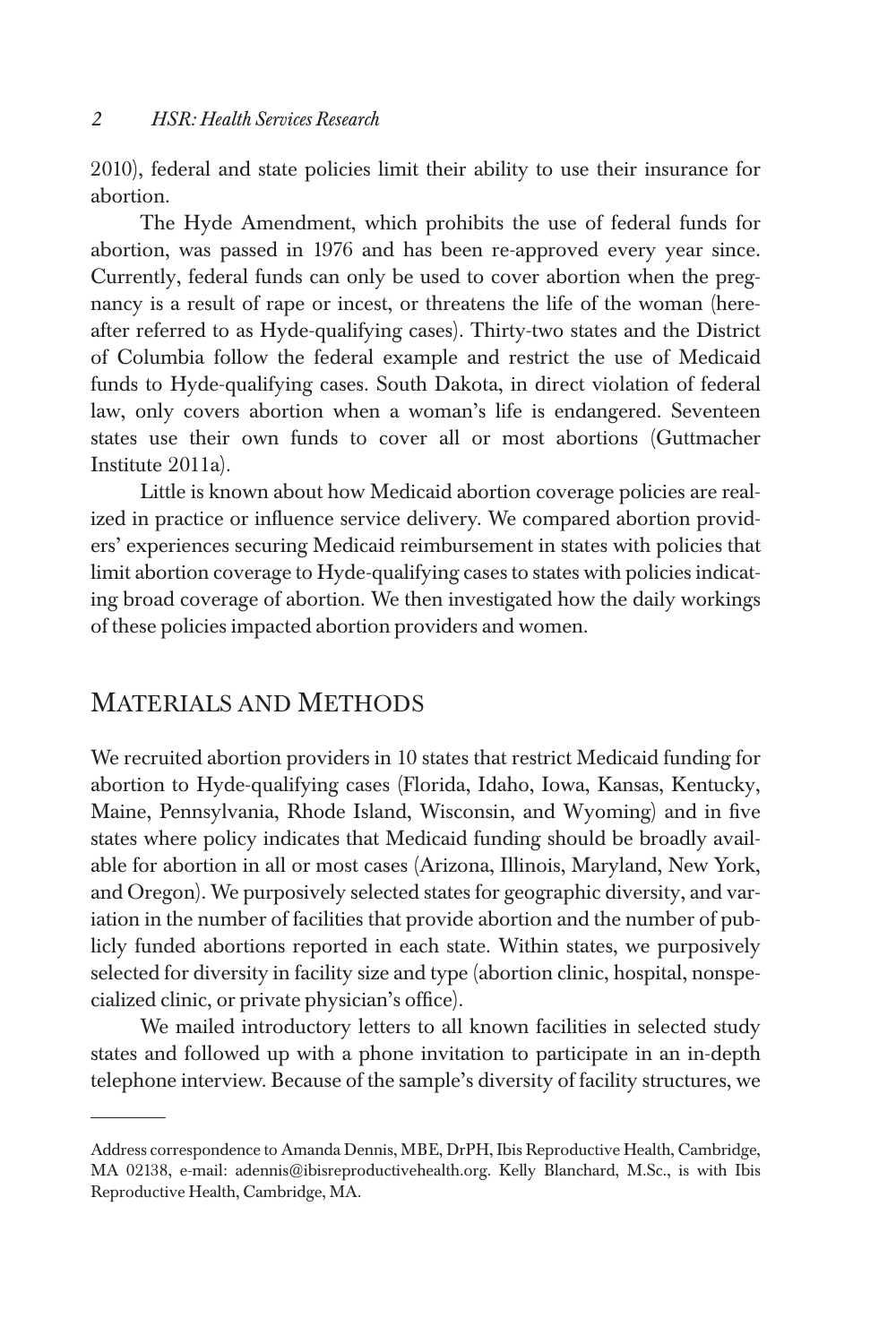asked front-line staff to direct us to the person who could best answer questions about Medicaid coverage of abortion. We then screened that individual for eligibility and interest in participation. We stopped recruitment within individual states once we reached saturation of state-level themes and stopped recruitment overall once this occurred across study states.

Initially, participants were eligible for interview if they reported they had sought Medicaid coverage of a Hyde-qualifying abortion in the last 5 years. After recruiting the first third of study participants and finding that many were ineligible because they did not work with Medicaid, we removed the requirement to collect information on why facilities no longer contracted with Medicaid. Participants were then eligible if they reported they had experience working with at least one woman seeking a Hyde-qualifying abortion. In all, the study team attempted to contact 225 potential participants by phone. Of these, 16 percent were unreachable, 18 percent declined to participate,  $36$  percent were ineligible,<sup>1</sup> and  $30$  percent were eligible and interested in participating.

Five interviewers, trained in qualitative data collection techniques, conducted all interviews. Interviews were semi-structured and primarily consisted of open-ended questions about participants' experiences seeking Medicaid coverage of abortion in Hyde-qualifying cases. Respondents were asked to describe the circumstances of these cases, the services provided, and the process and outcome of seeking Medicaid coverage. We also asked participants to estimate the number of claims their facility submitted in the previous year for Hyde-qualifying cases and the number of those cases ultimately reimbursed by Medicaid.

Interviews were conducted between October 2007 and March 2010. During this time, there were no changes to the Hyde Amendment or to study states' policies regarding Medicaid coverage of abortion.

Data were approached using framework analysis, a method well suited for applied qualitative research (Ritchie and Spencer 2002). All interviews were recorded, transcribed, and coded in ATLAS.ti version 5.2 or 5.5 (Scientific Software Development, Berlin, Germany). Codes were initially generated from research questions. Revisions to the codebook were made as new themes emerged. Research team members reviewed each other's coding to ensure inter-coder reliability. We then summarized individual and combinations of codes and identified patterns within and across codes, extracting illustrative quotes pertaining to identified themes. Microsoft Excel 2007 was used to develop basic descriptive statistics regarding demographics, participant and facility characteristics, and responses to close-ended questions.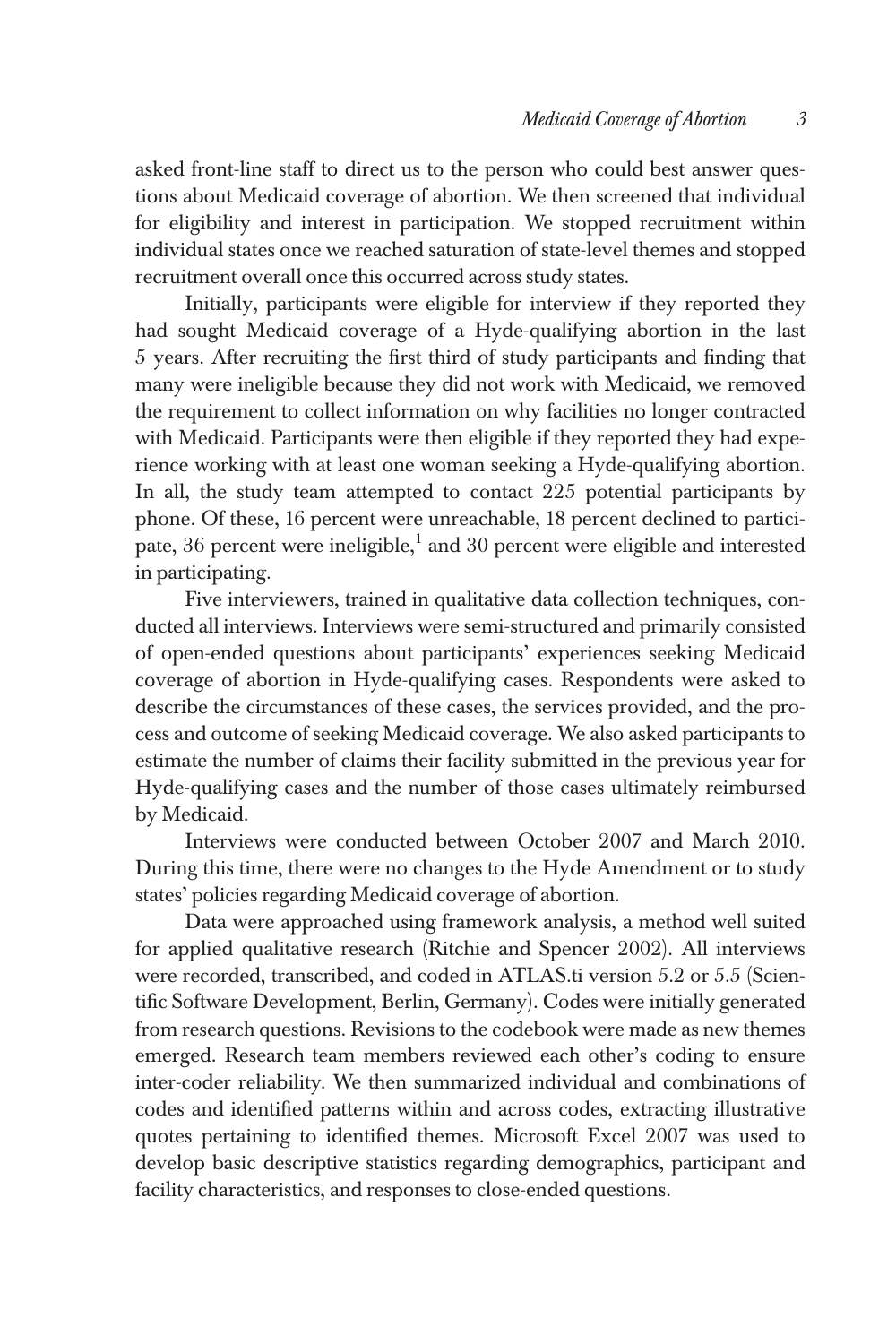#### 4 HSR: Health Services Research

The Western Institutional Review Board approved all procedures. Participants gave oral consent prior to participation and received \$75 remuneration. To protect the identities of abortion providers and facilities, we present quotes and results without identifying the states in which they are located, although we do provide the type of facility in which the participant worked and his or her self-identified role at the facility (administrator, clinical support staff, counselor, financial manager, multiple roles, or physician).

# **RESULTS**

#### Facility and Participant Characteristics

We interviewed 68 participants representing 70 facilities. Two participants worked for two facilities and reported on both. One participant worked for three facilities and reported on all of them. In three cases, two participants worked for one facility and were interviewed separately because the participants felt they could only answer a portion of the interview questions.

Participants working in 15 states were interviewed; an average of five interviews was conducted in each state (range 1–9). On average, the facilities represented 32 percent (range 2–66 percent) of all known abortion facilities in each state and provided an average of 51 percent (range 4–98 percent) of annual abortions in each state (Table 1). Of the 70 facilities, most (74 percent) primarily or exclusively provided abortion services. The majority (72 percent) of facilities provided between 400 and 3,000 abortions annually. Participants had an average of 14 years of experience in abortion provision and most held administrative roles.

### Participants' Estimates of Success Securing Medicaid Reimbursement for Hyde-Qualifying Cases

Participants estimated that in the year prior to interview, the facilities they worked in attempted to secure Medicaid reimbursement for 1,884 abortions provided in Hyde-qualifying cases (Table 2). Participants reported receiving Medicaid reimbursement in 58 percent ( $n = 1,102$ ) of qualifying cases.

Participants' success securing Medicaid reimbursement differed in states with restrictive versus broad Medicaid abortion policies. In the 10 sampled states with restricted coverage, participants reported that 54 percent ( $n = 398$ ) of Hyde-qualifying abortions were reimbursed by Medicaid, compared with 62 percent ( $n = 704$ ) in the five sampled states where state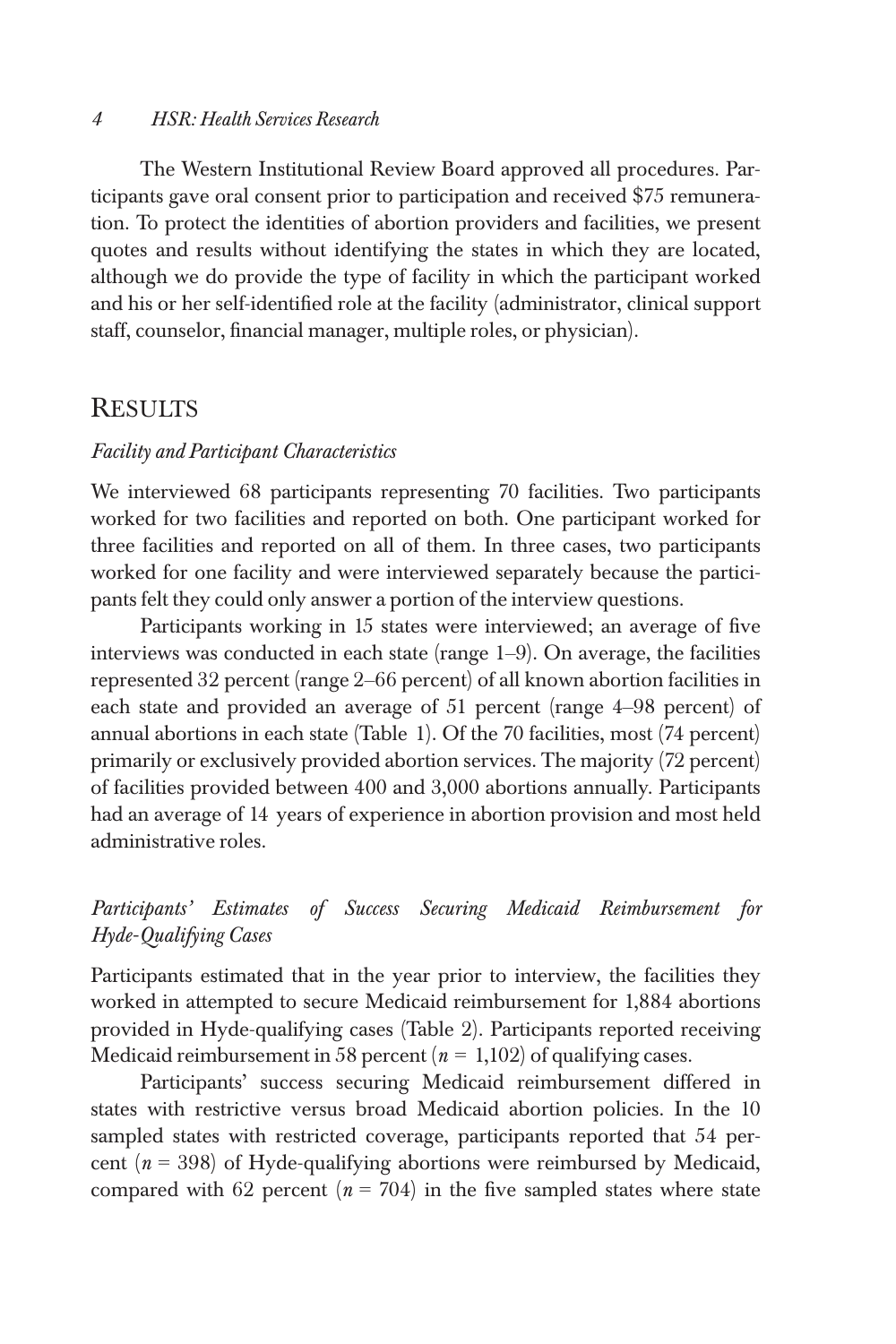| <b>Facility characteristics</b>                               |               |
|---------------------------------------------------------------|---------------|
| Percentage of state abortion-providing facilities represented | $32(2-66)$    |
| in the sample, mean (range)                                   |               |
| Type of facility, $n(\%)$                                     |               |
| Abortion clinic                                               | 52(74)        |
| Private physician's office                                    | 4(6)          |
| Nonspecialized clinic                                         | 9(13)         |
| Hospital                                                      | 5(7)          |
| Number of abortions provided, past year, $n(\%)$              |               |
| < 400                                                         | 8(11)         |
| 400-999                                                       | 17(24)        |
| $1,000 - 2,000$                                               | 18(26)        |
| $2,001 - 3,000$                                               | 15(22)        |
| >3,000                                                        | 7(10)         |
| Refuse or do not know                                         | 5(7)          |
| Percentage of states' annual abortions that participants      | $51(4-98)$    |
| reported they provide, mean (range)                           |               |
| Participant characteristics                                   |               |
| Age in years, mean (range)                                    | $46(22 - 82)$ |
| Position, $n(\%)$                                             |               |
| Administration                                                | 49(71)        |
| Clinical support staff                                        | 13(19)        |
| Counselor                                                     | 14(20)        |
| Financial manager                                             | 10(14)        |
| Physician                                                     | 7(10)         |
| Years in abortion care, mean (range)                          | $14(0.5-35)$  |

Table 1: Facility and Participant Characteristics

\*Participants could select more than one position.

Medicaid coverage of abortion should be available in most cases. Further, participants in restricted states almost universally expressed considerable challenges obtaining reimbursement from Medicaid. In the five states with nominally broad coverage of abortion, two divergent patterns emerged as follows: participants in two states reported consistent success obtaining coverage (97 percent,  $n = 671$ ), but participants in the other three states reported securing reimbursement in only 7 percent ( $n = 33$ ) of Hyde-qualifying cases (Table 2).

As participants experienced similar challenges in the 10 states with limited abortion coverage and in the 3 states where broad coverage should be available but largely was not, we grouped the states by participants' quantitative and qualitative assessments (explored below) of how likely they were to secure Medicaid coverage in Hyde-qualifying cases. In the two states where participants reported consistent success obtaining Medicaid reimbursement,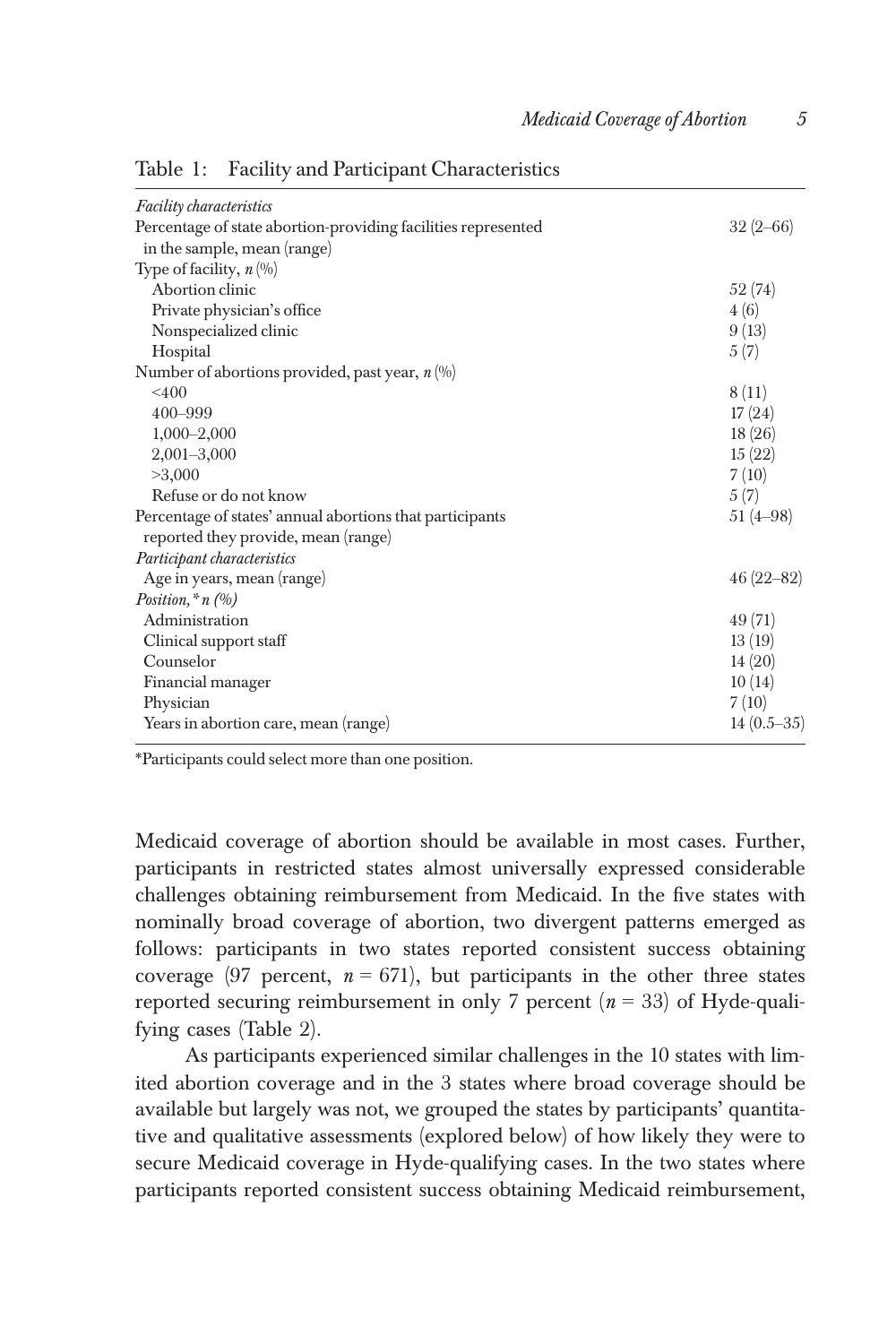#### 6 HSR: Health Services Research

|                                                                                                                                                          | <b>Total</b><br>Sample | Subsample<br>of 10 Restricted<br><b>States</b> | Subsample of Five<br>Nonrestricted States |                                      |
|----------------------------------------------------------------------------------------------------------------------------------------------------------|------------------------|------------------------------------------------|-------------------------------------------|--------------------------------------|
|                                                                                                                                                          |                        |                                                | Policy<br>Implemented<br>Correctly        | Policy<br>Implemented<br>Incorrectly |
| Participants' estimates of<br>abortions provided to<br>Medicaid clients in<br>Hyde-qualifying cases, $n$                                                 | 1,884                  | 742                                            | 695                                       | 447                                  |
| Participants' estimates of<br>abortions provided<br>to Medicaid clients in<br>Hyde-qualifying cases<br>covered by Medicaid, $n \left(\frac{0}{0}\right)$ | 1,102(58)              | 398(54)                                        | 671(97)                                   | 33(7)                                |

Table 2: Participants' Estimates of Abortions Provided and Covered by Medicaid in Cases of Rape, Incest, or Life Endangerment of the Woman in Year Prior to Interview

97 percent ( $n = 671$ ) of cases were reimbursed, compared with only 36 percent  $(n = 431)$  in the 13 states where participants commonly experienced barriers obtaining Medicaid reimbursement (data not shown).

# Participants' Reports of Success Securing Medicaid Reimbursement for Hyde-Qualifying Cases

In two study states, participants indicated that they consistently receive Medicaid reimbursement for abortion care. These participants described themselves as "lucky" that Medicaid functioned well in their state and recognized the difficulties other states face securing Medicaid coverage of abortion.

In both states, participants had recently moved from submitting paper claims to electronic billing systems, which led to streamlined, consistent, and relatively simple claims procedures. Although switching to the electronic process proved initially challenging, participants reported that over time it improved their experience and success obtaining reimbursement. The electronic system, often described as "user friendly," helped to eliminate billing errors that occurred when paper-based claims were submitted. One participant with multiple roles at an abortion clinic said, "When we used to do paper claims…often times there would be errors, and I'd have to resubmit a lot.… It's not usually an issue [now] since we have electronic billing." The electronic billing system also made it easier to confirm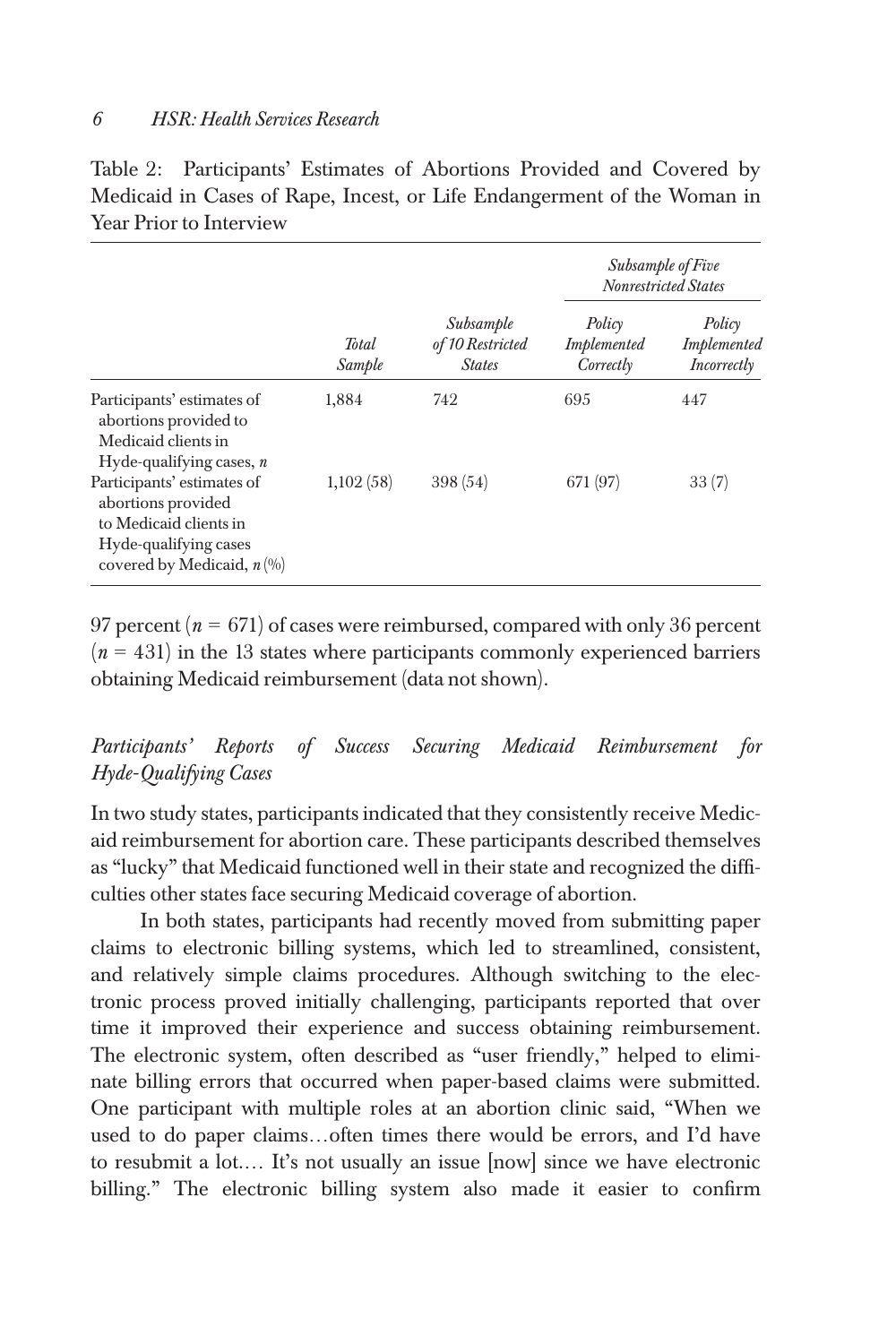women's eligibility and enrollment in Medicaid, regardless of whether a client had his or her insurance card; this system facilitated provision of care and helped participants feel confident that they would receive reimbursement. As one administrator at an abortion clinic said, "Most of the time we are very certain that the patient has that coverage and that they will cover the visit…. We rely on that database very heavily." In addition, the majority of participants found that electronic billing helped ensure that they would receive timely reimbursement.

Another component of success in these two states was participants' relationships with responsive Medicaid staff that were able to provide billing support. Participants in both states said that they were able to access a Medicaid staff person or department who was experienced in abortion billing and had held that position for a number of years, providing continuity of support.

Despite the positive aspects of working with Medicaid in these two states, participants reported that Medicaid managed care organizations (MCOs) complicated the process of applying for reimbursement because of the different claims procedures for each MCO. One hospital-based clinical support staff explained, "We have all these different sub-types [MCOs] of Medicaid…that makes things very complicated for our financial people because they all have different contact people; they have different eligibility criteria."

In addition, participants stated that reimbursement rates were consistently lower from MCOs than "straight" state Medicaid. Participants in these states said that state Medicaid programs reimbursed them an average of \$403 (range \$230–650) for an abortion regardless of the gestation of the abortion, but that MCO reimbursement rates were consistently lower. Few participants knew the exact reimbursement rate from the various MCOs; one participant with multiple roles at an abortion clinic reported specific rates, "We get \$174 for an abortion from a Medicaid managed care program even though [state] gives us \$230."

### Participants' Reports of Challenges Securing Medicaid Reimbursement for Hyde-Qualifying Cases

Participants in all 10 states with restrictions on Medicaid coverage of abortion, and in the 3 states where state funding should be broadly available but largely is not, reported difficulties obtaining reimbursement in Hyde-qualifying cases.

The biggest challenge that participants in these states faced was consistent rejection of claims that they believed qualified for coverage. Applying for Medicaid reimbursement for abortion was described as "futile," "a big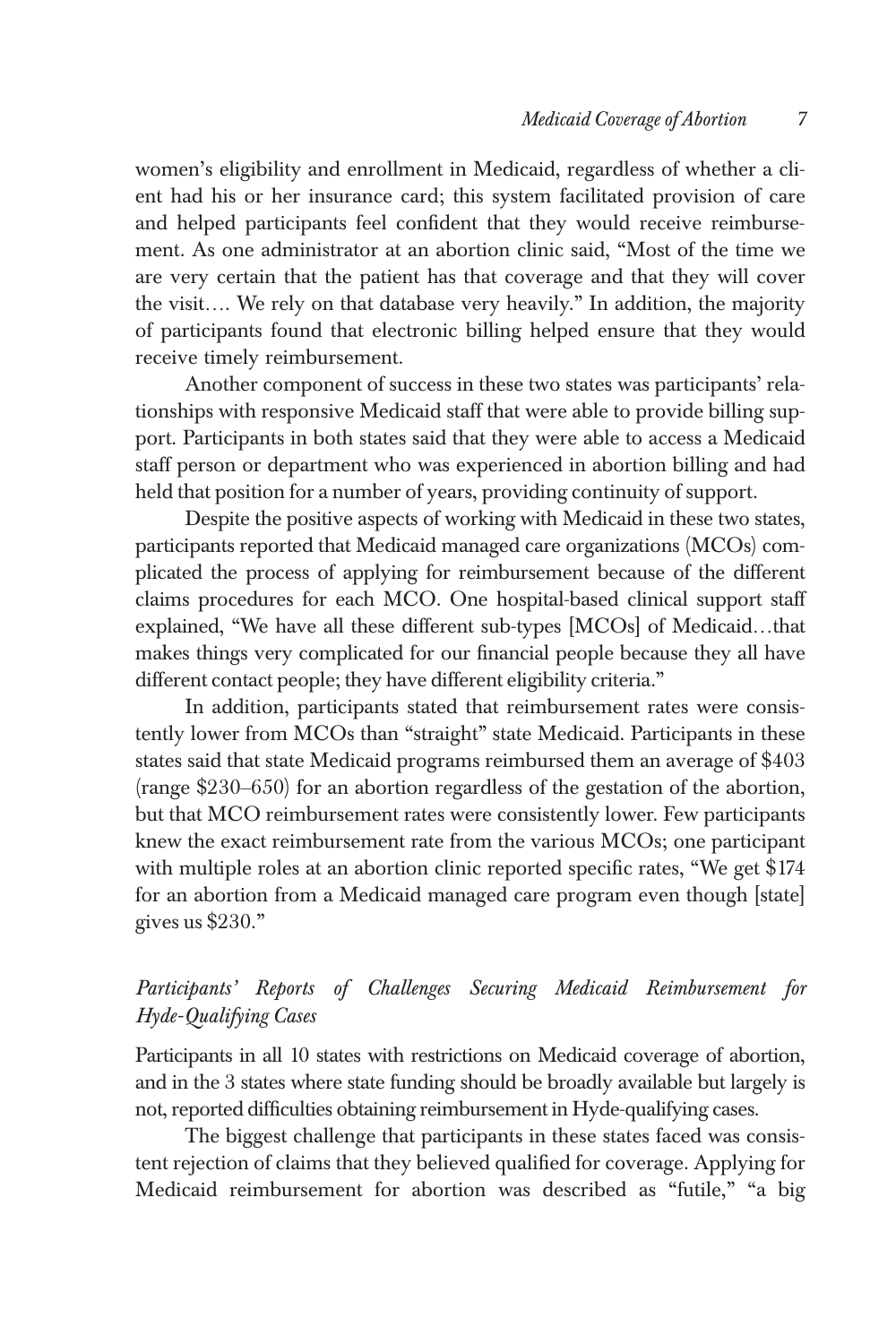runaround," "a huge rigmarole," or "a big fat circle of confusion." Most participants in these states said that they had never received reimbursement for Hyde-qualifying cases and did not know of any abortion providers who ever had. One participant with multiple roles at an abortion clinic described her experience being denied reimbursement, "We jump through every hoop they've asked us to jump through; I don't remember ever receiving a payment from them [Medicaid] for these procedures." Likewise, an administrator at an abortion clinic explained that obtaining reimbursement from Medicaid was not part of her institution's history: "The woman who trained me has been in the business for 28 years and they have never been able to get assistance from public aid for any part of an abortion."

Participants whose claims were rejected were generally unsure of Medicaid's reason for denying reimbursement. The lack of information about rejected claims prevented many participants from pursuing previously denied claims or correcting future claims. One abortion clinic administrator described trying to find out why a claim was rejected three times:

We took copious notes like you would in a science lab. This was the one factor that was different. It was done on this date. It was turned in on this date. It was rejected on this date. Next try. [We did this] to see if we could…experiment to find the magic pill. We did not get reimbursed. We stopped trying.

Some participants speculated that they received rejections because Medicaid disagreed with participants' assessment of the circumstances of women's abortions. Participants reported that it is not clear how Medicaid defines rape, and that women, providers, and Medicaid often have varying definitions. Likewise, participants reported that there is no clear definition of what characterizes a threat to a woman's life or whose certification of life endangerment is needed to secure Medicaid coverage. One abortion clinic administrator described the issue this way: "We…may believe an abortion is necessary to save the life of a pregnant woman. Oftentimes, when it goes to Medicaid, they don't agree with that assessment."

Given these challenges, many participants gave up on filing Medicaid claims. The few participants who reported continuing to apply for reimbursement described a complex, paperwork-heavy, and time-consuming billing process in which they repeatedly submit claims only to have them rejected for seemingly arbitrary or insignificant reasons.

Participants reported that they rarely seek help from Medicaid staff to resolve questions about reimbursement for a number of reasons. First, many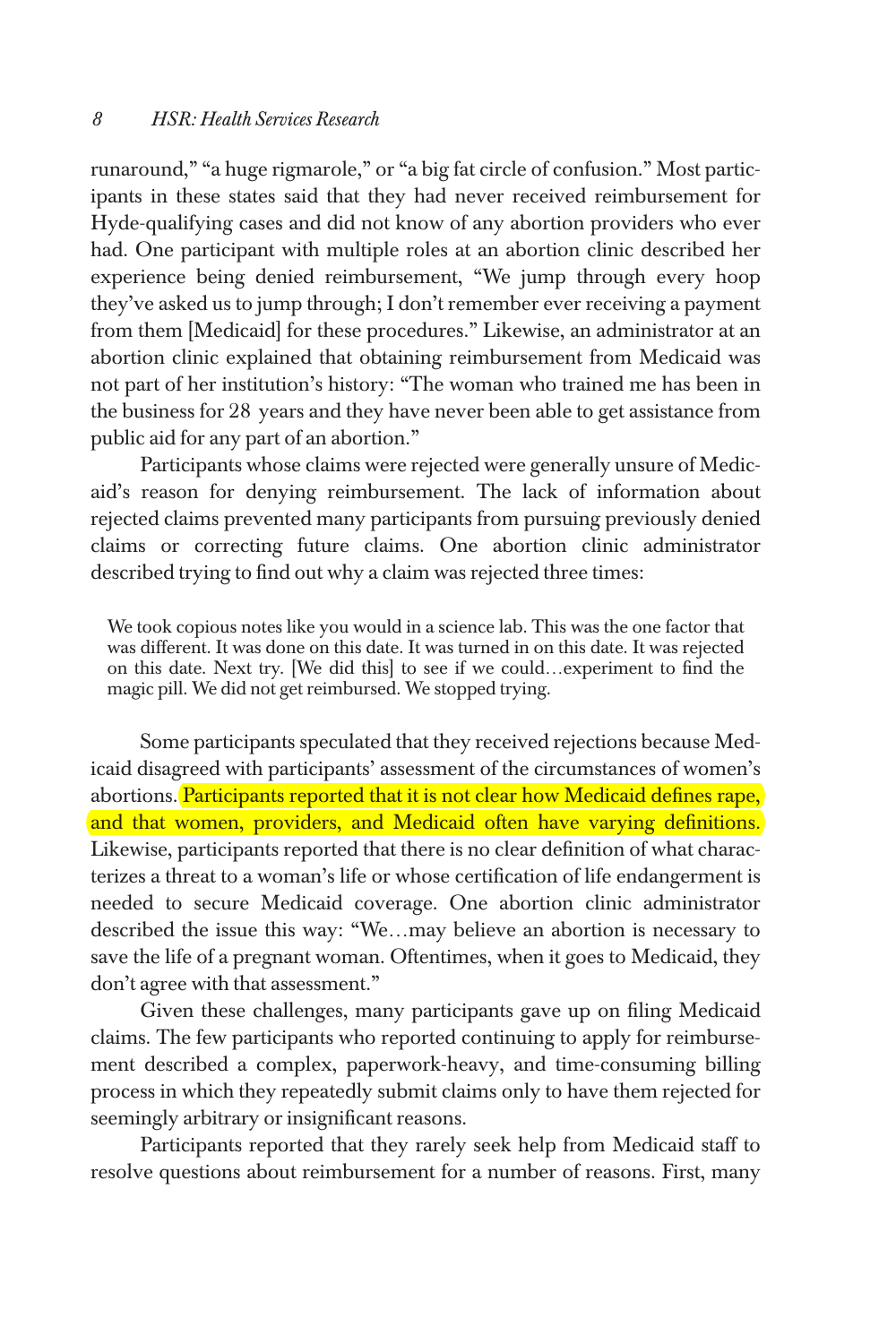participants reported difficulty contacting an appropriate staff person. One abortion clinic administrator described her efforts: "You always leave a phone message. You never get a real person, and then of course you never have the right department…. It's grueling." In addition, some participants said that they have received misinformation about the availability of abortion coverage from Medicaid staff and therefore no longer reach out to Medicaid for billing support.

In the rare circumstance that participants were able to secure reimbursement for abortion after "fighting tooth and nail" for it, participants said that reimbursement rates were inadequate and turnaround time was slow. The few participants who received reimbursement for abortion reported that they received an average of \$235 (range \$60–498) from Medicaid regardless of the gestation of the abortion, meaning reimbursement rates were often lower than the cost of providing services. One hospital-based physician expressed the need to increase reimbursement rates: "Certainly, the procedure needs to be reimbursed in a very reasonable way…. Although they can check it off on the books, like, 'Oh, yes, public aid pays,' but, it's not nearly enough to make it worthwhile to do those procedures."

Similar to the two states where participants reported successfully receiving reimbursement, the complexity of working with Medicaid was increased by the presence of MCOs. Challenges included difficulties understanding which MCOs covered abortion, under what circumstances they offered coverage, and the different processes for securing reimbursement among MCOs. Participants in these states also reported that the reimbursement rate from MCOs was consistently lower than the rate paid when directly reimbursed by the state, although the exact rate of reimbursements from MCOs was not known.

When asked why they thought it was difficult to secure adequate Medicaid coverage in Hyde-qualifying cases, participants almost unanimously reported that they felt subtle antiabortion politics pervaded Medicaid. One provider said, "About, Medicaid—I think that there's a lot of politics going on…. They're all anti-abortion." Alternatively, a small number of participants, usually hospital-based providers, speculated that the difficulties they experienced securing reimbursement were "just the way the Medicaid system is set up," and that their difficulties were not related to the services they provide.

#### Participants' Reports of the Consequences of Challenges Working with Medicaid

Participants who worked in the two states where Medicaid practices appeared consistent with state law and the majority of Hyde-qualifying cases were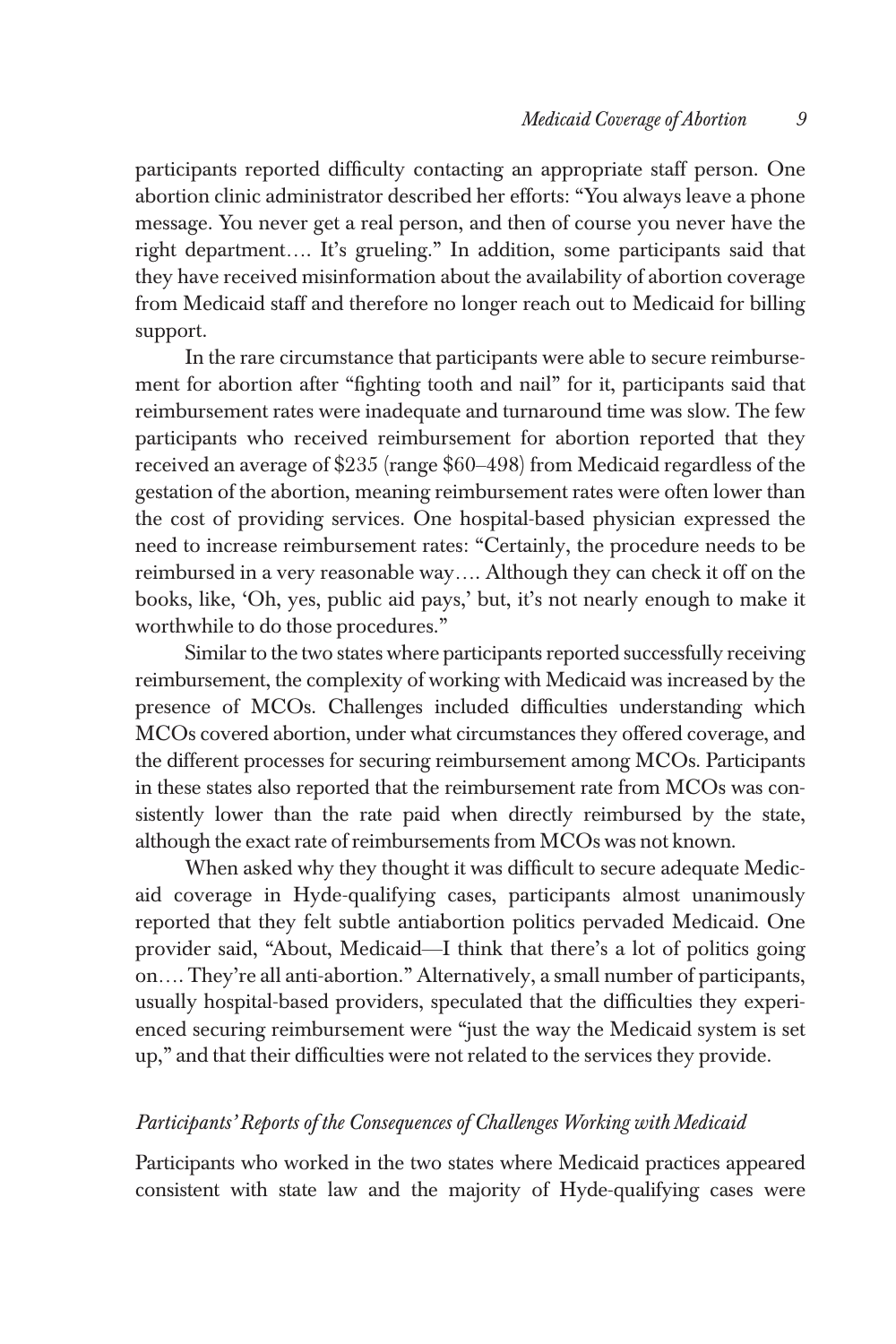covered said that they experienced few, if any, service delivery challenges working with Medicaid. These participants also reported that their Medicaid-eligible clients were able to access abortion in a timely manner. However, participants working with Medicaid in the other 13 states experienced a number of challenges that had severe consequences for participants as well as their clients.

Participants who said that they experienced problems with Medicaid chose to either struggle to obtain some level of reimbursement or refused to work with Medicaid due to the "hassle level" of doing so. Some participants described feeling "extremely unenthused" about continuing to work with Medicaid, as it was becoming financially untenable to do so. In one extreme case, a participant reported that Medicaid owed the facility \$90,000 for past services and that because of Medicaid's slow reimbursement process the facility had to cut staff salaries by 20 percent. Other participants, who reported "giving up" on contracting with Medicaid, said that it was easier and less timeconsuming to provide services at a discounted rate, rather than work with Medicaid. These participants had to "eat the cost" of providing care that should have been covered by Medicaid. We received mixed feedback about which strategy appeared to be most cost-effective.

Participants also reported that these challenges made it difficult to ensure low-income women could obtain timely abortion care. When Medicaid coverage of abortion was inaccessible or denied, participants reported that women scrambled to find other resources to cover the cost of the procedure, which led to delays in obtaining a desired abortion or the continuation of an unwanted pregnancy. One abortion clinic counselor explained as follows:

There are certainly women who have an unwanted pregnancy, and wish to terminate, and don't have the funds to. They may, out of necessity, continue the pregnancy because they don't even have \$340 dollars to do the termination at that early stage. I've certainly seen people that are as much as 20 weeks [gestation], and when we get to that point, our services are jumpin' to roughly \$2,000, and if they don't have \$340, they may not have the  $$2,000...$ . That might be financially impossible for the patient to get in a timely manner.

Although many participants said that women often rely on family, friends, or partners to help raise money, and use their savings or credit cards, participants also reported that some women are forced to take more drastic measures. One financial manager at an abortion clinic noted, "Women sometimes take money out of their rent, selling their food stamps for cash, and we have even had cases where a woman admitted that she had sex for cash to raise money for her abortion."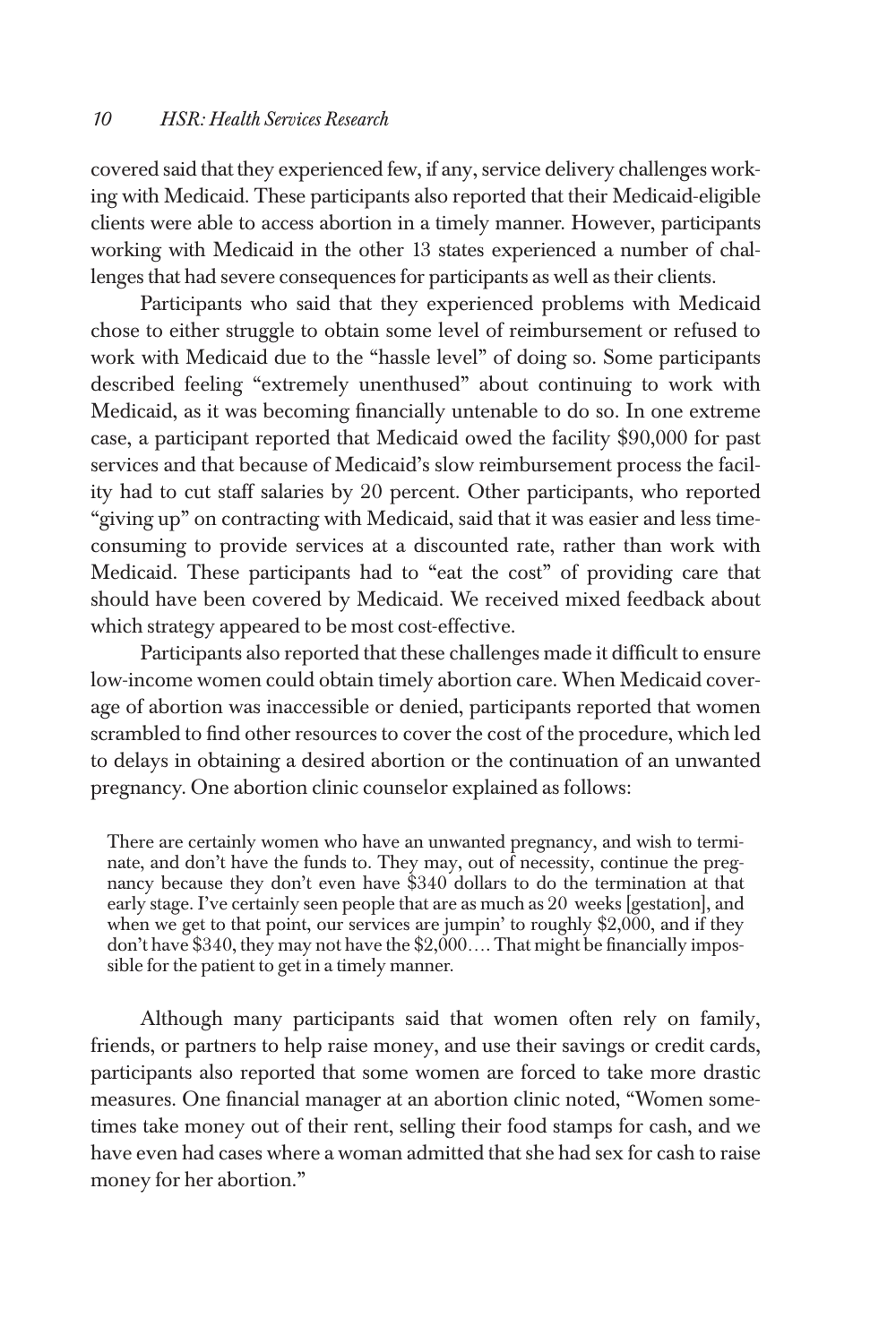A small number of participants reported working with women with lifeendangering conditions. After being told that Medicaid would not provide abortion coverage, women were forced to delay treating their condition while they raised money for the procedure. In these few cases, most participants attempted to mitigate the challenges experienced by women by discounting the procedure or working with abortion funds.<sup>2</sup> One participant shared the story of a woman who needed an abortion to undergo life-saving cancer treatment:

It was a first pregnancy and she had a reoccurrence of throat cancer, and had to undergo chemo, and they had to withhold the chemo because they found out she was pregnant, so she had to terminate the pregnancy in order to have chemo, in order to treat the reoccurring throat cancer…. She was only 26 years old.

The participant sought Medicaid reimbursement for this case, but she was denied because Medicaid determined the woman's life was not sufficiently endangered.

# **DISCUSSION**

Findings suggest that policies stipulating Medicaid coverage of abortion do not always translate into coverage of care. Abortion providers working in 13 of 15 sampled states reported experiencing considerable administrative burden when submitting Medicaid claims for abortion. Of concern, providers also reported that women in the majority of sampled states (including three states where broad abortion coverage should be available) have no, little, or extremely hard-won access to Medicaid coverage of abortion even in cases of rape, incest, and life endangerment.

Participants' reports about how lack of access to Medicaid coverage of abortion affects women are consistent with previous studies. A 2009 literature review of 38 studies examining the impact of Medicaid restrictions on abortion found that as many as 25 percent of low-income women are forced to carry pregnancies to term that they would have terminated if Medicaid coverage of abortion was available and that many other women delay their abortions by days or weeks while trying to raise money to cover the procedure. The review also found that Medicaid restrictions on abortion increase public costs for prenatal care, delivery services, and welfare, and have a potentially (although not well documented) adverse impact on child health (Henshaw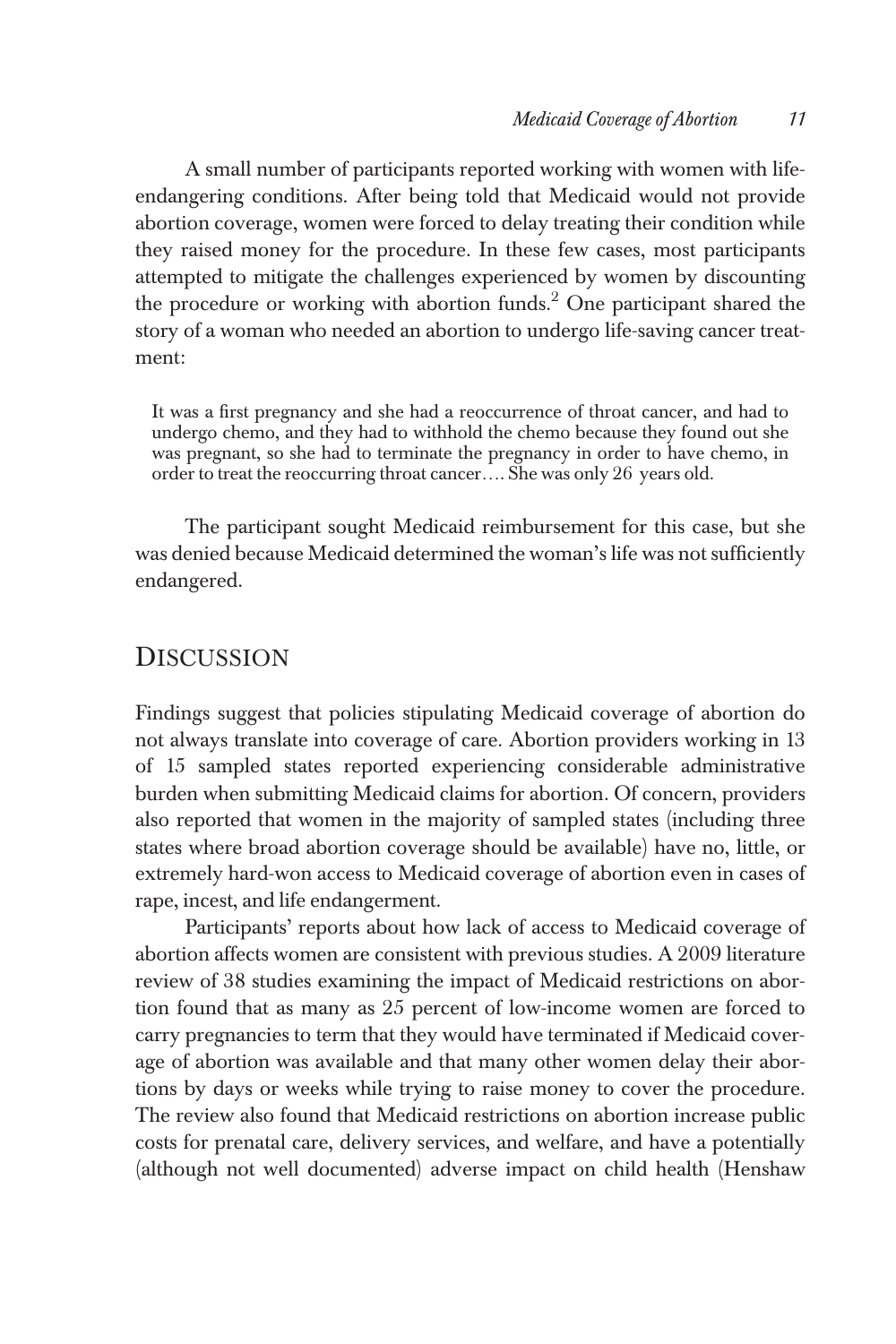et al. 2009). There is a dearth of research about the psychological or social impact of being forced to continue a pregnancy or raise money for an abortion when Medicaid coverage is delayed or denied; more research is needed to investigate women's perspectives on the impact of inaccessible Medicaid coverage.

One potential solution to identified Medicaid challenges is to involve state-level Medicaid officials in providing Medicaid staff guidance about abortion coverage policies and appropriate implementation of such policies. In previous research, we found that one state-level coalition consisting of Medicaid officials, abortion providers, legal professionals, and women's health advocates was able to identify and implement solutions to state-level Medicaid challenges. As a result of the coalition's work, abortion providers and Medicaid staff were educated about qualifying circumstances for coverage, claims procedures were simplified, and the rate of qualifying claims reimbursed increased (Dennis, Blanchard, and Córdova 2011). State-level intervention may not be successful in some states for many reasons, including lack of political will or coalition partners, among other factors. In these circumstances, federal oversight of abortion claims may be needed.

However, at a time when more restrictions on abortion access have been passed than ever before (Guttmacher Institute 2011b), abortion providers may be wary of working with state or federal officials. Moreover, previous research has documented that some abortion providers are hesitant to advocate for state- or federal-level interventions due to negative experiences working with policy makers and fear that such interventions would ultimately be short won or inspire backlash against abortion providers (Kacanek et al. 2010; Dennis, Blanchard, and Córdova 2011). Therefore, interventions not focused on state or federal oversight of claims must also be considered to ensure that current Medicaid coverage of abortion policies meets their stated goals. The experiences of participants in the two states with well-functioning Medicaid systems provide evidence of other ways that state administration of abortion coverage can be improved.

One of the most readily replicable aspects of the two successful states' systems was the use of electronic billing, which streamlined billing procedures. Indeed, many health care facilities are converting to electronic records and claims and there are considerable benefits to doing so; research has shown that compared with paper-based claims, electronic claims reduce administrative burden, are more accurate, less expensive to file, and more quickly processed (Yoo and Harner 2006; Blanchfield et al. 2010). Moving to electronic claims could potentially benefit abortion providers working with Medicaid for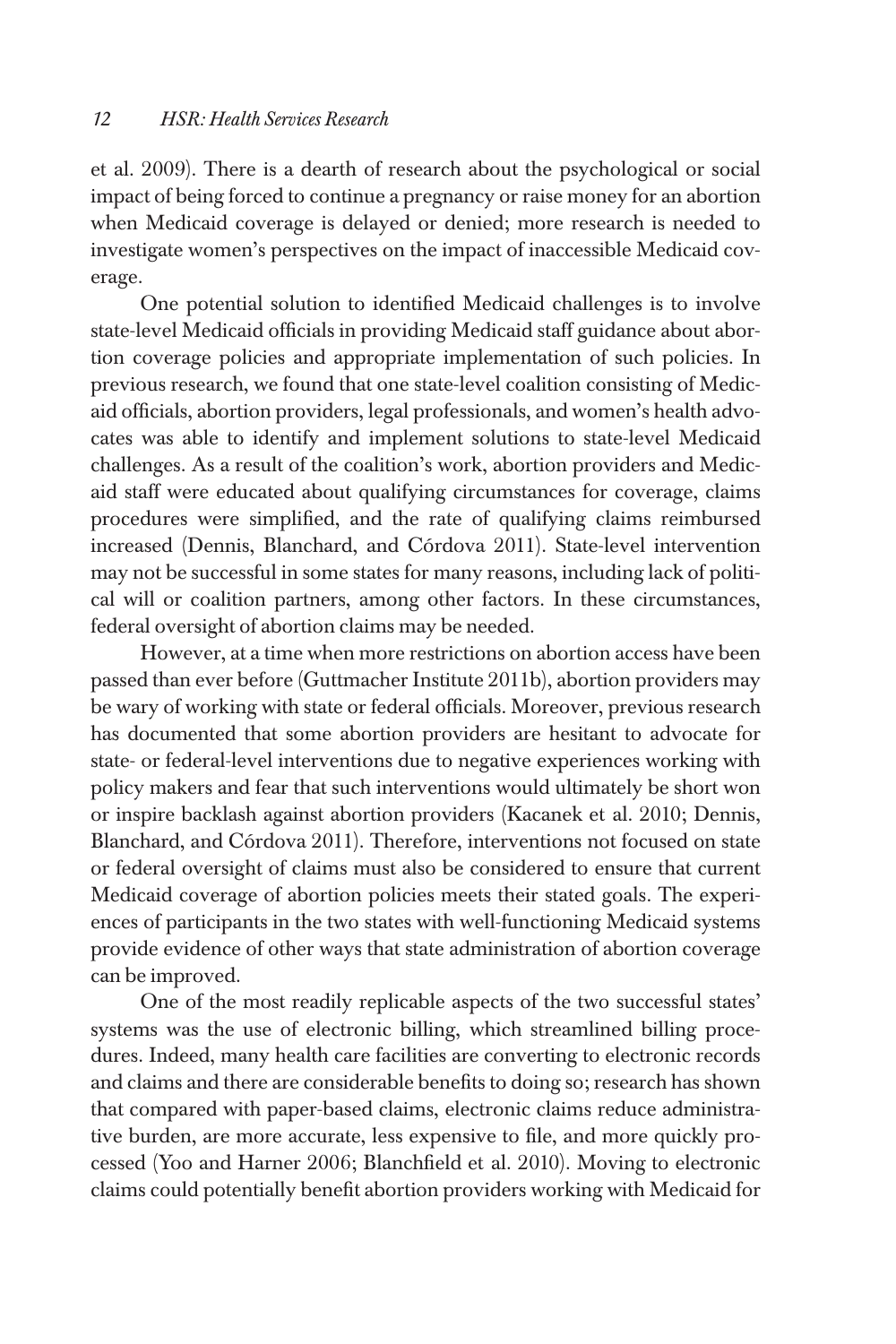Hyde-qualifying abortion claims, as well as other reproductive health services. However, abortion providers would have to weigh these potential benefits against the complexity of transitioning staff to utilizing electronic claims, as well as the costs associated with converting to electronic claims; these are challenges that data suggest are more difficult for smaller or independent facilities (Resnick et al. 2009).

Access to responsive and educated Medicaid staff providing billing support facilitated reimbursement of claims in two states. Future state-level interventions should include training Medicaid staff about the availability of abortion coverage and the procedures for filing abortion claims. Given the relative rarity of Hyde-qualifying cases, trainings must incorporate regular ongoing reminders about state and federal policies regarding abortion coverage. In addition, we found in previous research that Medicaid staff do not always have access to up-to-date information about what should be covered by Medicaid (Dennis and Blanchard 2011). We therefore suggest that Medicaid officers work diligently to ensure that all materials provided to staff are current and accurately reflect state and federal policies. This will enable Medicaid staff to provide appropriate support to women seeking abortion care and abortion providers filing claims.

Despite these two states' overall success working with Medicaid, participants reported receiving low reimbursement rates for abortion, as did participants from all study states. Almost all of the participants recommended increasing the overall reimbursement rate for abortion and prorating reimbursement for termination services based on the gestation of pregnancy, as the complexity and provision cost of the procedure increase with gestation. These findings are consistent with the struggles that many health care providers face; nationwide, physicians report reluctance to work with Medicaid largely because of low reimbursement rates (Borchgrevink et al. 2008). Other scholars have noted that increasing Medicaid reimbursement rates is critical to improving access to a variety of health care services (Cohen and Spector 1996; Grabowski 2001; Intrator and Mor 2004; Yoo et al. 2010). State-specific strategies for increasing reimbursement must be developed as states establish their own Medicaid reimbursement rates, and there are no uniform procedures for ensuring the rates are adequate (Centers for Medicare & Medicaid Services 2011). Our findings suggest that this should be a priority for stakeholders working on improving abortion access, as increasing reimbursement levels may be an important incentive for abortion providers to participate in the Medicaid program.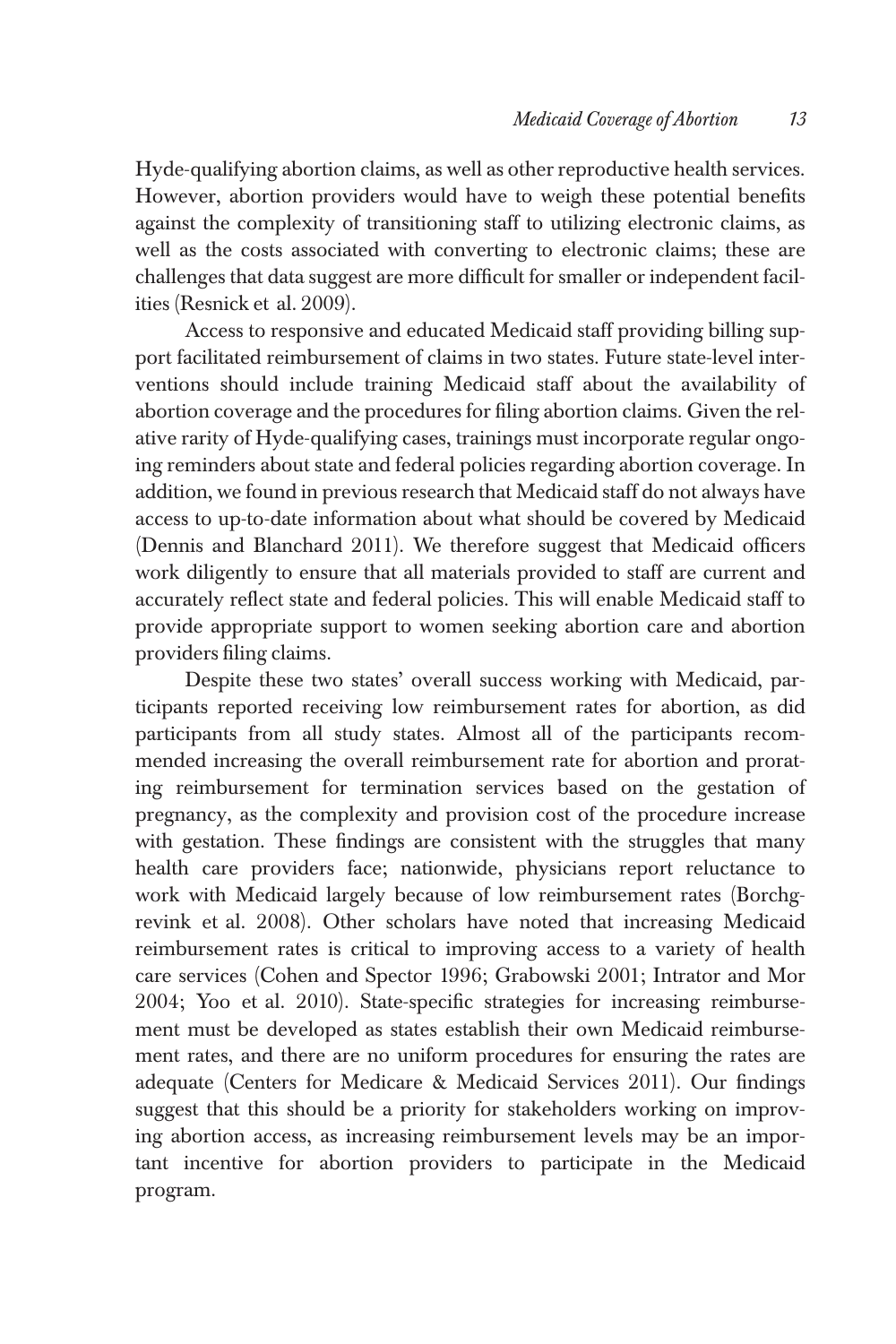#### 14 HSR: Health Services Research

Although some of the challenges abortion providers face when working with Medicaid are not specific to abortion care, we hypothesize that because abortion providers and the services they provide are heavily stigmatized and regulated, abortion providers face heavier bureaucratic requirements, stronger opposition, and greater scrutiny when working with Medicaid. However, more research is needed to test this hypothesis. Regardless of whether the Medicaid challenges abortion providers experience are unique to the services they provide or generally related to working with Medicaid, solutions to these challenges must be identified, tested, and shared to protect women's health.

#### Limitations

This qualitative study was conducted with a purposive sample of respondents; therefore, results may not be generalizable to other facilities that provide abortion in the states included or to other states where we did not conduct interviews. The limited generalizability of our findings is likely particularly true within states where a small number of abortion-providing facilities are represented. However, this article focuses on patterns that occurred across states, and not on individual state analyses.

In addition, the effects of nonparticipation bias are not known and the experiences of hospital-based providers and private physicians are underrepresented. However, a 2011 study found that hospitals and private physicians' offices provided only 5 percent of abortions provided between 2007 and 2008, whereas specialized abortion clinics provided 70 percent of procedures in those years and 24 percent of abortions occurred in nonspecialized clinics ( Jones and Kooistra 2011). The same study also found that most abortion providers have annual caseloads between 1,000 and 4,999. Therefore, the types of facilities represented in our sample and the number of abortions provided annually reflect national abortion provision trends.

Another limitation of this study is that participants' estimates of the number of submitted or reimbursed Hyde-qualifying abortions may be imprecise due to recall challenges. We did not confirm the number of cases submitted or reimbursed with Medicaid claims data or with abortion providers' client files and therefore cannot verify the accuracy of participants' self-reports. We are confident that participants' reports are reasonably accurate because many participants reported that they reviewed their client files and Medicaid records prior to the interview and a small number did so in real time during the interview. In addition, because of the extreme nature of qualifying cases and the rarity of receiving Medicaid reimbursement, participants were more likely to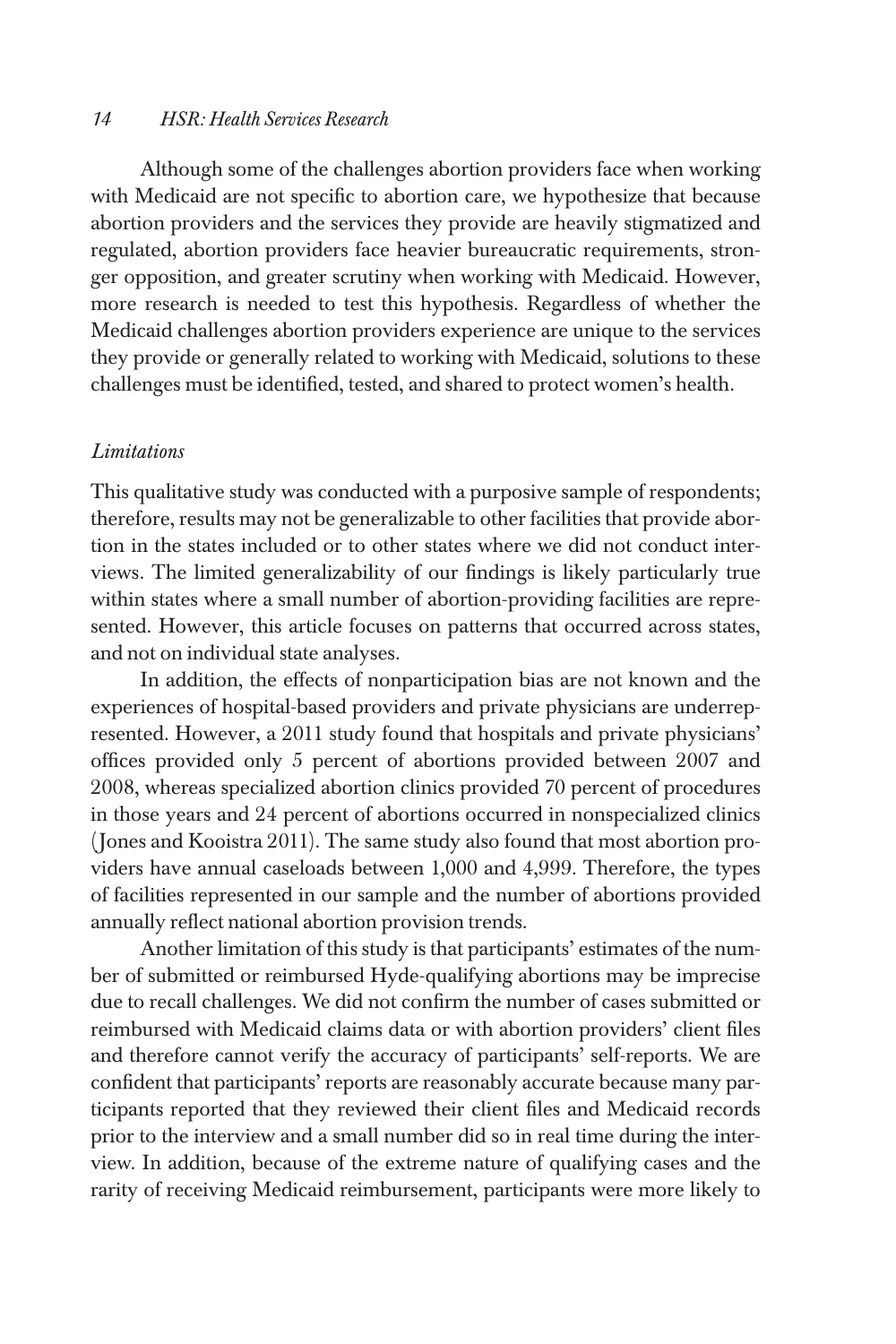recall those events. Next, estimates of percent of cases reimbursed and reported relationships with Medicaid were remarkably consistent across providers within individual states, suggesting that reimbursement experiences were similar among providers within a state. We did not interview Medicaid officials about their perspectives on the submission of abortion claims, or review Medicaid claims data, and believe future research in this area is necessary.

Despite these limitations, this study provides in-depth data about abortion providers' experiences under policies regarding Medicaid coverage of abortion and how the implementation of such policies affects provision of and access to care, an area lacking rigorous empirical research.

# **CONCLUSION**

The Affordable Care Act will expand Medicaid coverage to nonelderly individuals with incomes up to 133 percent of the federal poverty level. With this expansion, more women will become eligible for Medicaid and more women will be affected by Medicaid abortion policies. Our findings highlight that state-level variances in how, or if, state-level policies are implemented play a critical role in access to and the provision of Medicaid-covered abortion care. Our findings also suggest that restrictions on the circumstances under which Medicaid covers abortion effectively lead to prohibitions on coverage in all cases, even those "exempted" for coverage by the Hyde Amendment. Given that current policies are not meeting their stated goals, interventions are needed to ensure that state Medicaid programs meet their obligations to cover abortion as outlined by state and federal policy.

# ACKNOWLEDGMENTS

Joint Acknowledgment/Disclosure Statement: We thank the Compton Foundation and an anonymous foundation for their financial support of this project. We also acknowledge Denisse Córdova and Alicia Flanagan for their help in conducting interviews, Ruth Manski for her editorial assistance, and the Ibis Reproductive Health interns who provided excellent research assistance throughout the course of this study: Natalie Massenburg, Adrianne Nickerson, Christina Nikolakopoulos, Joanna Prager, and Madeline Taskier.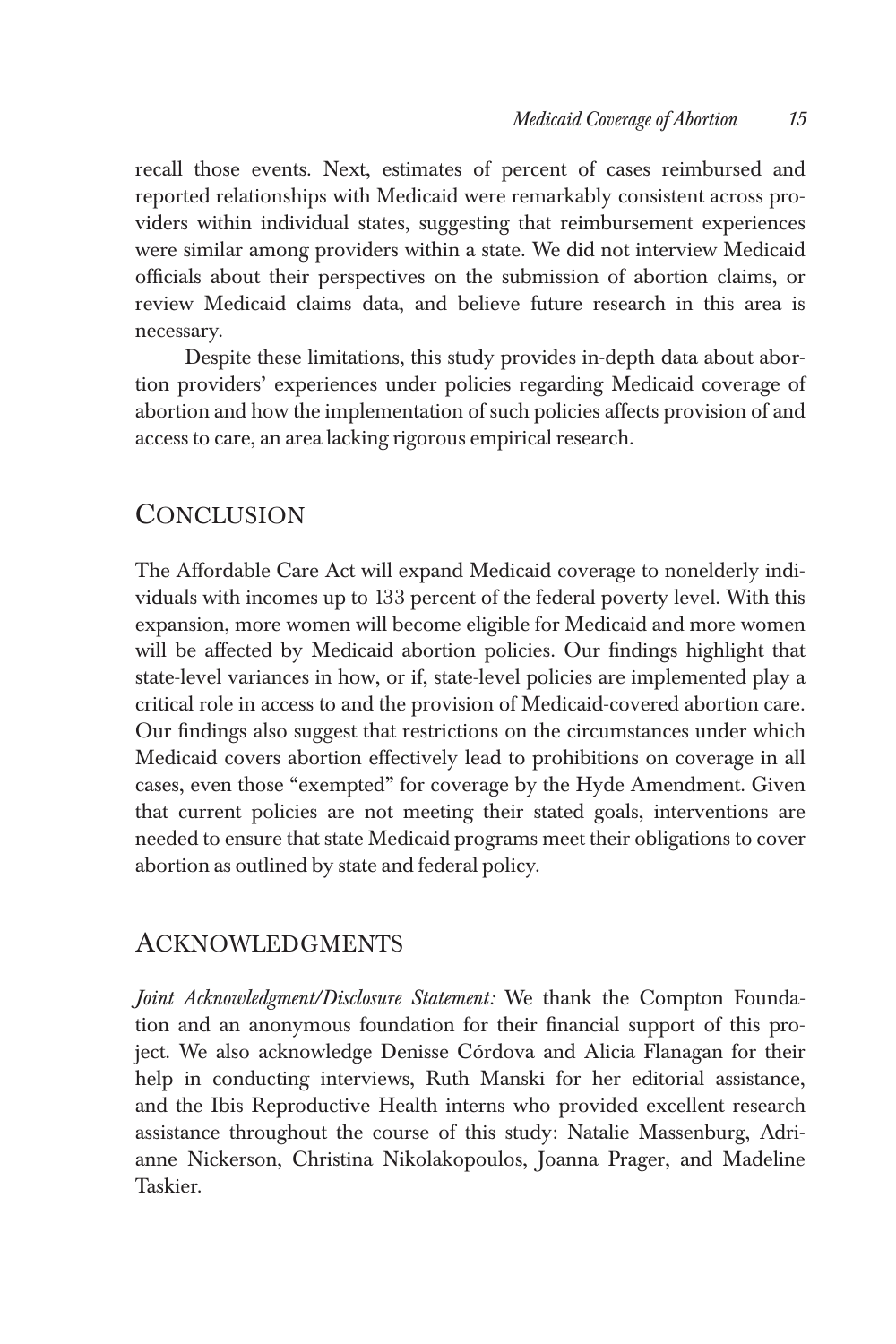Disclosures: None. Disclaimeres: None.

# **NOTES**

- 1. In most cases, individuals were ineligible because they had never worked with Medicaid and were contacted in the first phase of this study when experience working with Medicaid was a requirement for participation in the study. In a small number of cases, individuals reported that they had never worked with a woman seeking an abortion in Hyde-qualifying cases, and hence, they were not eligible at any point in recruitment.
- 2. Abortion funds are nonprofit groups, often volunteer led, which help women to raise money, or provide grants to women, to pay for abortion care.

# **REFERENCES**

- Blanchfield, B. B., J. L. Heffernan, B. Osgood, R. R. Sheehan, and G. S. Meyer. 2010. "Saving Billions of Dollars --- and Physicians' Time --- by Streamlining Billing Practices." Health Affairs 29 (6): 1248–54.
- Borchgrevink, A., A. Snyder, and S. Gehshan. 2008. "The Effects of Medicaid Reimbursement Rates on Access to Dental Care" [accessed on December 29, 2011]. Available at http://nashp.org/sites/default/files/CHCF\_dental\_rates.pdf?q= Files/CHCF\_dental\_rates.pdf
- Centers for Medicare & Medicaid Services. 2011. "Financing and Reimbursement" [accessed on December 29, 2011]. Available at http://www.medicaid.gov/ Medicaid-CHIP-Program-Information/By-Topics/Financing-and-Reimbursement/ Financing-and-Reimbursement.html
- Cohen, J. W., and W. D. Spector. 1996. "The Effect of Medicaid Reimbursement on Quality of Care in Nursing Homes." Journal of Health Economics 15 (1): 23–48.
- Dennis, A., and K. Blanchard. 2011. "A Mystery Caller Evaluation of Medicaid Staff Responses about State Coverage of Abortion Care." Women's Health Issues 22 (2): e143–8.
- Dennis, A., K. Blanchard, and D. Córdova. 2011. "Strategies for Securing Coverage of Abortion under the Hyde Amendment: A Multistate Study of Abortion Providers' Experiences Managing Medicaid." American Journal of Public Health 101 (11): 2124–9.
- Grabowski, D. C. 2001. "Medicaid Reimbursement and the Quality of Nursing Home Care." Journal of Health Economics 20 (4): 549–69.
- Guttmacher Institute. 2007. "More Reproductive-Age Women Covered by Medicaid --- But More Are Also Uninsured." Guttmacher Policy Review 10 (1): 24.
- Guttmacher Institute. 2011a. "State Policies in Brief as of July 1, 2011: State Funding of Abortion under Medicaid" [accessed on July 28, 2011]. Available at http://www. guttmacher.org/statecenter/spibs/spib\_SFAM.pdf.